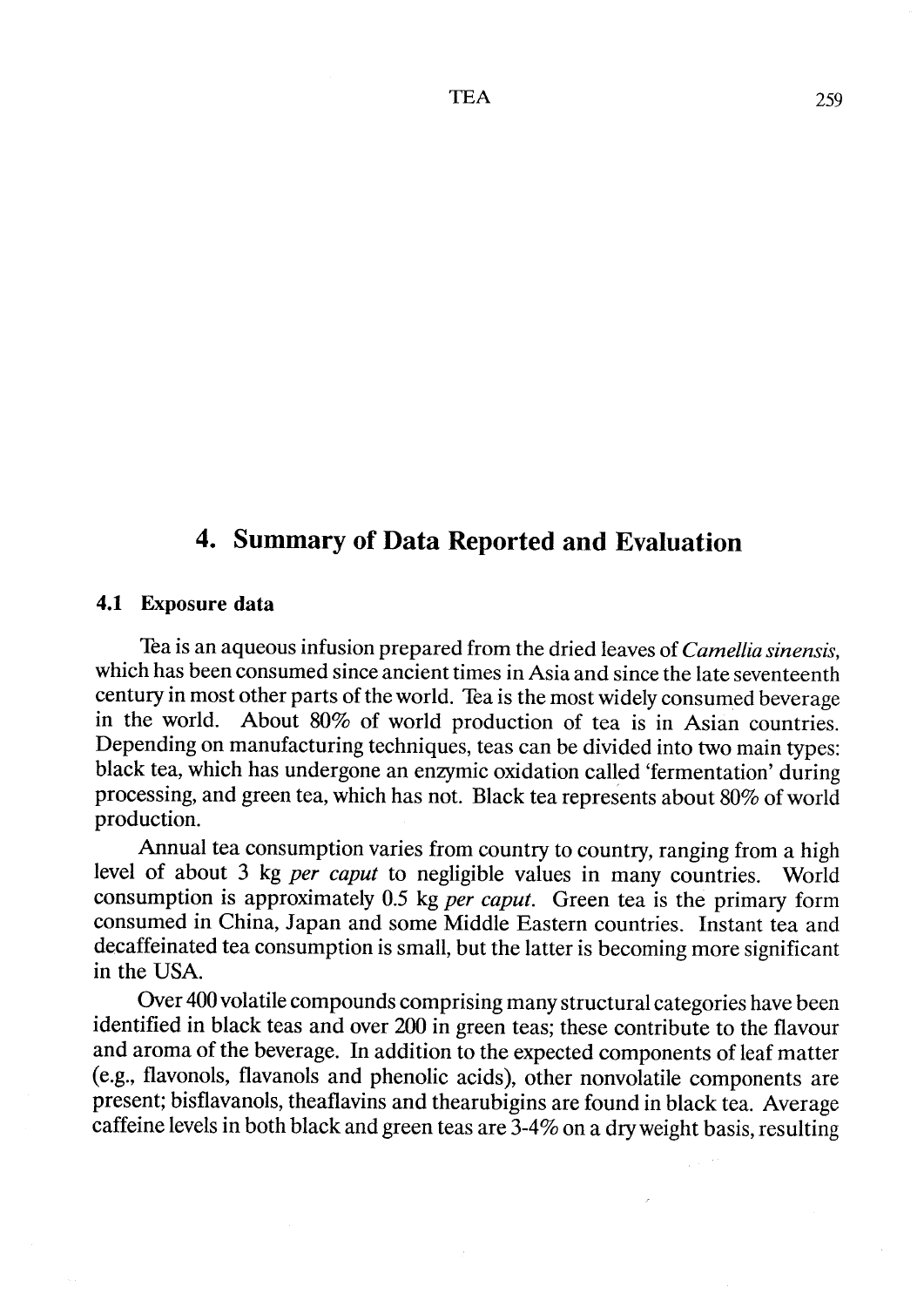in about 30-50 mg caffeine per cup. Some black and green teas have traditionally been flavoured with natural agents such as oil of bergamot and jasmine flowers.

#### 4.2 Experimental carcinogenicity data

Tea was tested for carcinogenicity in one study in rats by repeated subcutaneous injection of a total aqueous extract of tea leaves. A nonsignificant increase in the incidence of local tumours was observed.

ln a number of studies, various known carcinogens were administered by different routes either simultaneously or sequentially with tea or its constituents by various routes. ln one study in mice, skin application of black tea infusion containing 1% tannin after a single application of benzo[a] pyrene did not affect the incidence of skin tumours.

Administration of polyphenolic extracts of green tea in combination with known carcinogens resulted in decreased incidences of skin tumours in mice treated with benzo $[a]$ pyrene diol epoxide, 3-methylcholanthrene or 7,12-dimethyl-<br>benz $[a]$ anthracene and of duodenal tumours in mice treated with of duodenal tumours in mice treated with N-ethyl-N'-nitro-N-nitrosoguanidine, within a limited period of observation.

#### 4.3 Human carcinogenicity data

Correlation studies on cancer risk associated with tea consumption have provided inconsistent reports of increased risks for cancers of the breast, intestine, larynx, lung and colon. Ecological studies of vilages in the Caspian littoral have shown a broad correspondence between the occurrence of oesophageal cancer and tea consumption. An additional report found a relationship with the temperature at which the tea was drunk. A geographical study showed that in areas of Japan with high reported consumption of tea-gruel there were higher mortality rates from oesophageal cancer.

#### (a) Bladder and urinary tract cancer

ln two cohort studies in which bladder cancer risk was examined, no association was reported.

The overall evidence from 12 case-control studies indicates no consistent association between measures of tea consumption and risk for bladder cancer. Although the data are limited, a similar pattern of trend was apparent for transitional-cell cancers of the renal pelvis and ureter.

One cohort study found a positive dose-response relationship for cancer of the kidney, but there was inadequate adjustment for confounding. Case-control studies on adenocarcinoma of the kidney are scarce and do not provide evidence of an association with tea drinking.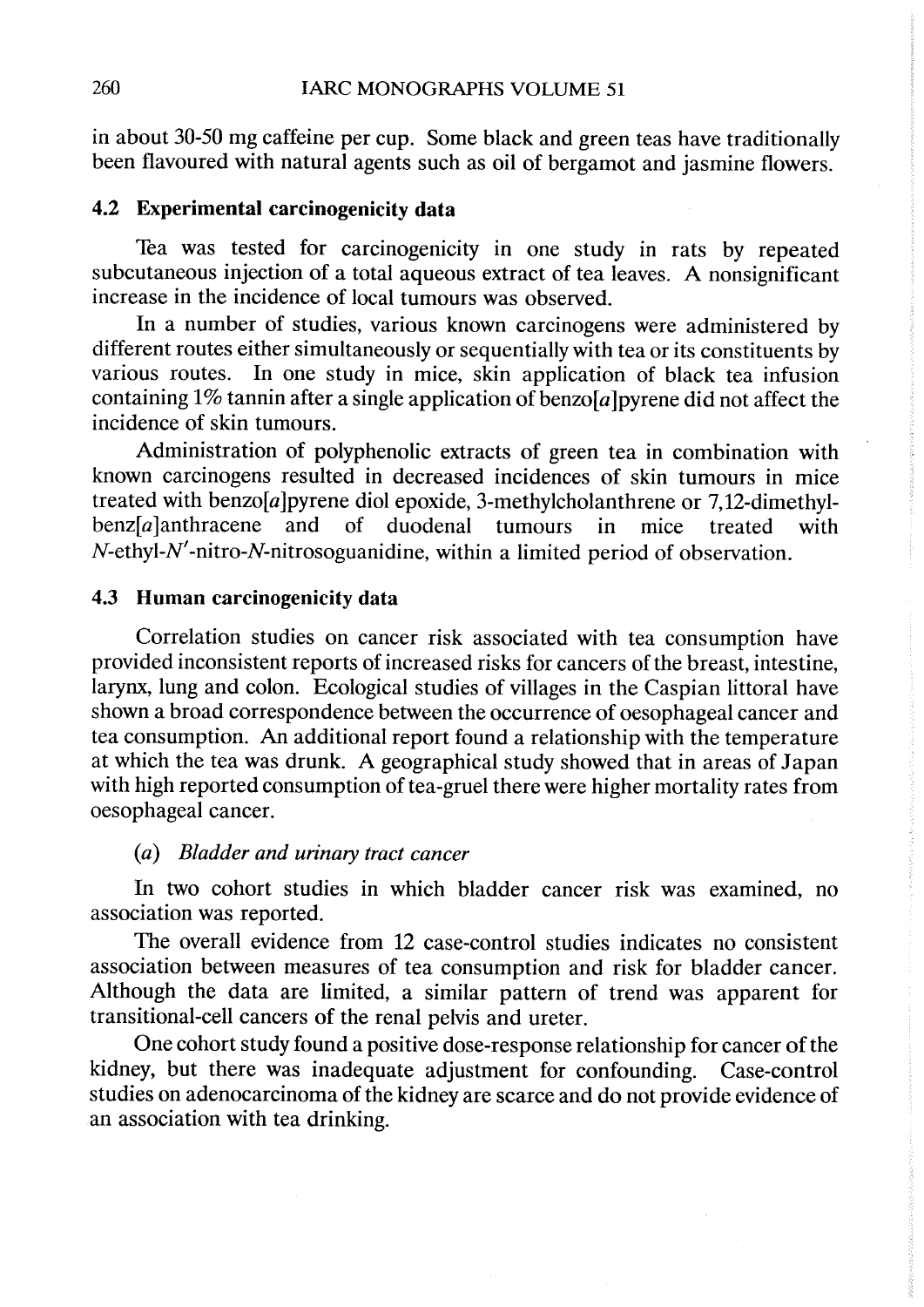#### (b) Pancreatic cancer

The effect of tea consumption was examined in four cohort studies: three reported no association, and one documented a small protective effect.

Six case-control studies were designed to evaluate the relationship between tea consumption and pancreatic cancer: one showed a positive association.

# (c) Breast cancer

None of five studies in which results on tea consumption were presented showed an association with breast cancer.

# (d) Ovarian cancer

ln two case-control studies, there was no association between tea consumption and ovarian cancer.

#### (e) Cancer of the large bowel

One cohort study found a strong positive dose-response relationship for cancer of the rectum, but another indicated no relationship with rectal cancer and a nonsignificant 'protective' effect for colon cancer.

The association between tea consumption and cancer of the colon and rectum was investigated in four case-control studies. Two showed no association. One study found a decreased risk for cancer of the rectum but not for cancer of the colon among drinkers of black tea relative to nondrinkers; another found an increased risk in the high consumption group. Taken together, these studies do not suggest the existence of an association.

# (f) Gastric cancer

One cohort study found an increased risk for gastric cancer, which remained after inadequate adjustment for social class.

The role of tea drinking as a risk factor for cancer of the stomach was considered in five case-control studies. Four of these found no association. A negative association was observed in one study, but no dose-response relationship was seen.

# (g) Cancer of the oesophagu

Five case-control studies were carried out, in Iran, the USSR, Brazil and Singapore, to investigate the effect of tea drinking on the frequency of cancer of the oesophagus. One study in Brazil did not show an association between tea drinking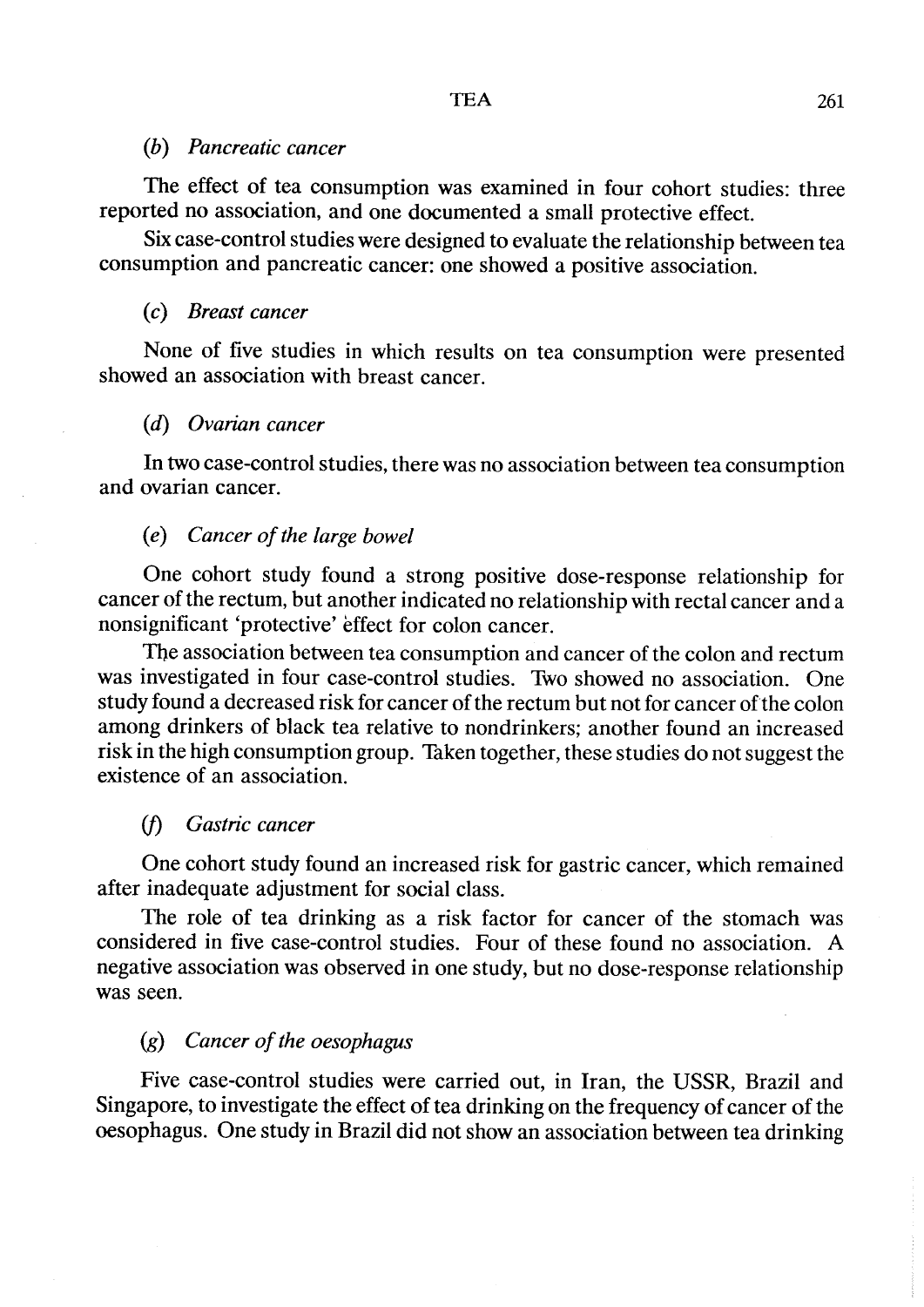and oesophageal cancer, but the subjects were not asked about the temperature at which they drank tea. The other four studies, three of which were conducted in the Caspian area, stressed the role of the temperature of tea. All four studies showed that ingestion of very hot tea was associated with a two- ta three-fold increase in the risk for oesophageal cancer. Only one of these studies investigated the effect of frequency of tea ingestion irrespective of temperature; no association was found. Taken together, these studies suggest that the temperature maybe more important than the composition of the beverage, but the results are not conclusive.

One case-control study on oral cancer and one on cancer of the extrahepatic bile ducts reported no clear association with tea drinking.

#### (h) Nasopharyngeal cancer

Three case-control studies showed no evidence of an association between tea drinking and nasopharyngeal cancer.

# (i) Cancers at other sites

One cohort study found no association with liver cancer. Another showed a significant positive dose-response relationship for lung cancer after adjusting for age and smoking; these findings could, however, be attributed to residual confounding by smoking.

One case-control study showed no association between tea drinking and cancer of the vulva. Another indicated a possible effect of maternal tea drinking during pregnancy on the frequency of Wilms' tumour in the offspring.

#### 4.4 Other relevant data

The few informative studies concerning the effect of tea consumption during pregnancy on the frequency of adverse reproductive effects did not show an association.

ln a number of studies, no association was seen between consumption of tea and the frequency of coronary heart disease.

Black tea, green tea and several unspecified teas were mutagenic to bacteria. Teas were found to reduce the activity of known mutagens both in vivo and in vitro.